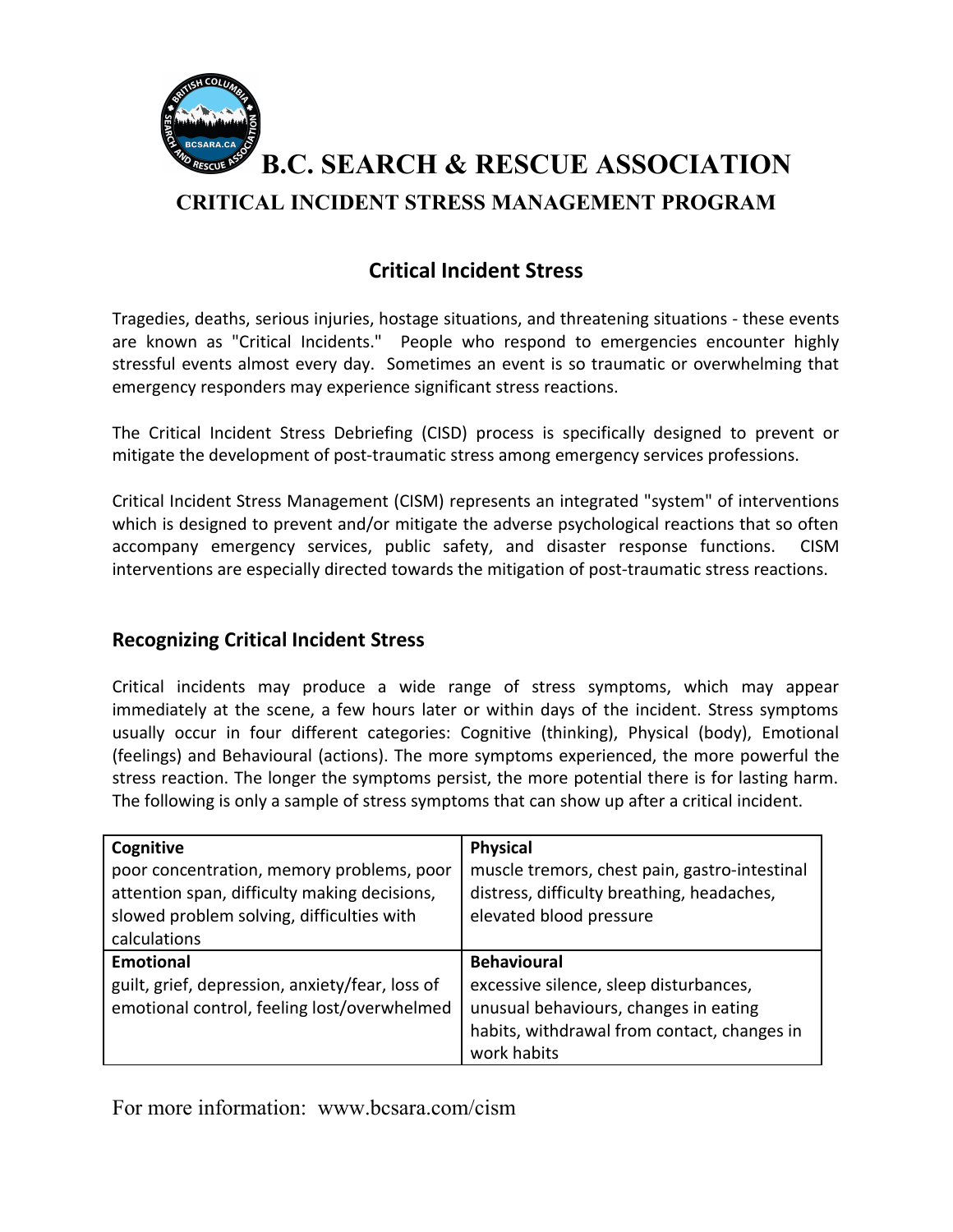

## **Stress Survival Suggestions:**

When emergency personnel experience significant stress from a critical incident, the following steps may help to reduce the stress until the incident is over or until a trained CISM team is located.

- · Limit exposure to sights, sounds and odours
- · Provide an immediate rest break of at least 15 minutes
- · Have a friend stay with the distressed person
- · Provide fluids, non-alcoholic and non-caffeinated
- · Provide foods low in salt, sugar and fat
- · Allow the person to talk about the experience
- · Do not rush the person to return to work
- · Protect the person from bystanders and the media
- · Reassure the person that the stress experience is normal; most people recover very well from stress
- · Show appreciation for the person's work
- · Do nothing to embarrass the person
- · Help the person make decisions

| Physical* | Cognitive              | <b>Emotional</b> | <b>Behavioural</b>        |
|-----------|------------------------|------------------|---------------------------|
| chills    | confusion              | fear             | withdrawal                |
| thirst    | nightmares             | guilt            | antisocial acts           |
| fatigue   | uncertainty            | grief            | inability to rest         |
| nausea    | hyper-vigilance        | panic            | intensified pacing        |
| fainting  | suspiciousness         | denial           | erratic movements         |
| twitches  | intrusive images       | anxiety          | change in social activity |
| vomiting  | blaming someone        | agitation        | change in speech          |
|           |                        |                  | patterns                  |
| dizziness | poor problem solving   | irritability     | loss or increase of       |
|           |                        |                  | appetite                  |
| weakness  | poor abstract thinking | depression       | hyper-alert to            |
|           |                        |                  | environment               |

#### **SIGNS AND SYMPTOMS OF CRITICAL INCIDENT STRESS**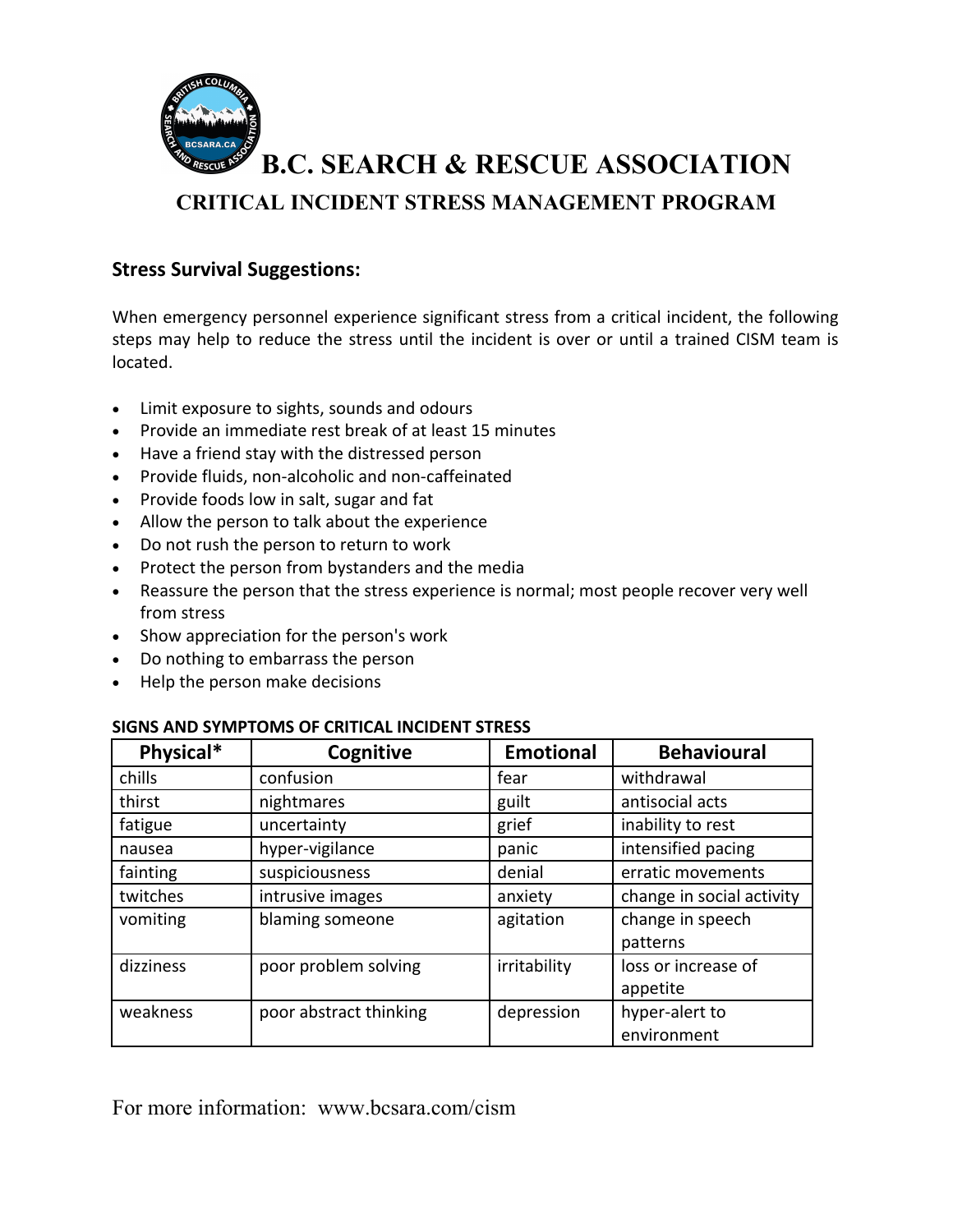

**B.C. SEARCH & RESCUE ASSOCIATION**

**CRITICAL INCIDENT STRESS MANAGEMENT PROGRAM**

| chest pain       | poor attention/decisions       | intense anger | increased alcohol |
|------------------|--------------------------------|---------------|-------------------|
|                  |                                |               | consumption       |
| headaches        | Poor concentration/memory      | apprehension  | change in usual   |
|                  | disorientation of time, place  |               | communications    |
|                  | or person                      |               |                   |
| elevated BP      | difficulty identifying objects | emotional     |                   |
|                  | or people, heightened or       | shock         |                   |
|                  | lowered alertness              |               |                   |
| rapid heart rate | increased or decreased         | emotional     |                   |
|                  | awareness of surroundings      | outbursts     |                   |
| muscle tremors   |                                | feeling       |                   |
|                  |                                | overwhelmed   |                   |
| grinding of      |                                | loss of       |                   |
| teeth            |                                | emotional     |                   |
|                  |                                | control       |                   |
| shock            |                                | inappropriate |                   |
| symptoms         |                                | emotional     |                   |
|                  |                                | response      |                   |
| visual           |                                |               |                   |
| difficulties     |                                |               |                   |
| profuse          |                                |               |                   |
| sweating         |                                |               |                   |
| difficulty       |                                |               |                   |
| breathing        |                                |               |                   |

\*Any of these symptoms may indicate the need for medical evaluation. When in doubt, contact a physician.

•

## **THINGS TO TRY:**

#### **FOR YOURSELF:**

- · WITHIN THE FIRST 24 48 HOURS periods of appropriate physical exercise, alternated with relaxation will alleviate some of the physical reactions.
- · Structure your time keep busy.
- · You're normal and having normal reactions don't label yourself crazy.